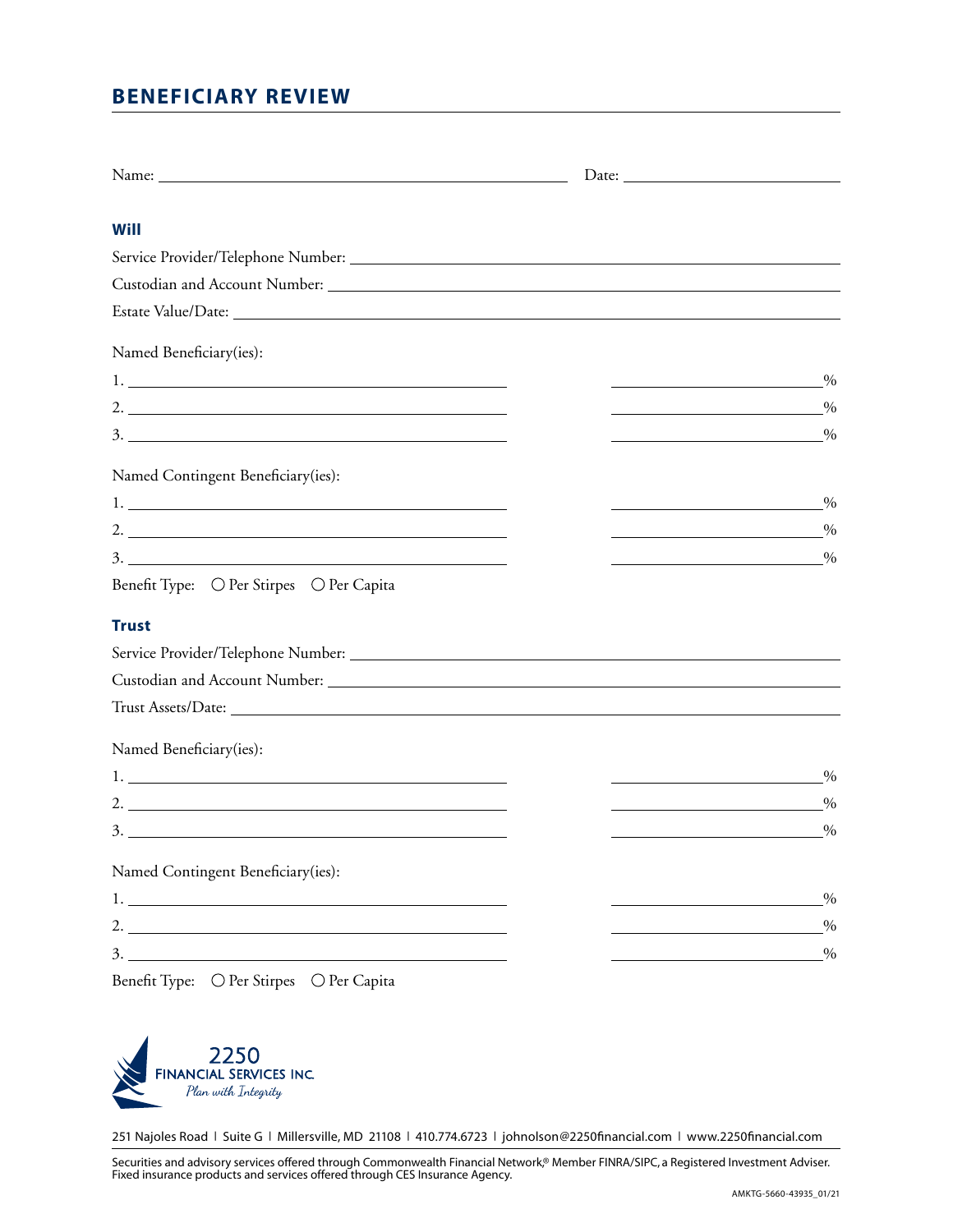### **Beneficiary Review** *continued*

| <b>Insurance Policy</b>                                                                                                                                                                                                                                                                                                                                                                                                                                                |                                                                                                                                        |
|------------------------------------------------------------------------------------------------------------------------------------------------------------------------------------------------------------------------------------------------------------------------------------------------------------------------------------------------------------------------------------------------------------------------------------------------------------------------|----------------------------------------------------------------------------------------------------------------------------------------|
|                                                                                                                                                                                                                                                                                                                                                                                                                                                                        |                                                                                                                                        |
|                                                                                                                                                                                                                                                                                                                                                                                                                                                                        |                                                                                                                                        |
|                                                                                                                                                                                                                                                                                                                                                                                                                                                                        |                                                                                                                                        |
| Named Beneficiary(ies):                                                                                                                                                                                                                                                                                                                                                                                                                                                |                                                                                                                                        |
|                                                                                                                                                                                                                                                                                                                                                                                                                                                                        | $\%$                                                                                                                                   |
| 2. $\frac{1}{2}$ $\frac{1}{2}$ $\frac{1}{2}$ $\frac{1}{2}$ $\frac{1}{2}$ $\frac{1}{2}$ $\frac{1}{2}$ $\frac{1}{2}$ $\frac{1}{2}$ $\frac{1}{2}$ $\frac{1}{2}$ $\frac{1}{2}$ $\frac{1}{2}$ $\frac{1}{2}$ $\frac{1}{2}$ $\frac{1}{2}$ $\frac{1}{2}$ $\frac{1}{2}$ $\frac{1}{2}$ $\frac{1}{2}$ $\frac{1}{2}$ $\frac{1}{2}$                                                                                                                                                 | $\frac{0}{0}$<br><u> 1980 - Johann Barn, mars ann an t-Amhain Aonaich an t-Aonaich an t-Aonaich an t-Aonaich an t-Aonaich an t-Aon</u> |
|                                                                                                                                                                                                                                                                                                                                                                                                                                                                        | $\frac{0}{0}$                                                                                                                          |
| Named Contingent Beneficiary(ies):                                                                                                                                                                                                                                                                                                                                                                                                                                     |                                                                                                                                        |
|                                                                                                                                                                                                                                                                                                                                                                                                                                                                        | $\%$<br><u> 1989 - Johann Stein, mars an deus Amerikaansk kommunister (</u>                                                            |
| 2. $\overline{\phantom{a}}$                                                                                                                                                                                                                                                                                                                                                                                                                                            | $\frac{0}{0}$                                                                                                                          |
|                                                                                                                                                                                                                                                                                                                                                                                                                                                                        | <u> 1989 - Johann Barbara, martxa eta politikar</u><br>$\frac{0}{0}$                                                                   |
| Benefit Type: ○ Per Stirpes ○ Per Capita                                                                                                                                                                                                                                                                                                                                                                                                                               |                                                                                                                                        |
| <b>Qualified Retirement Plan</b>                                                                                                                                                                                                                                                                                                                                                                                                                                       |                                                                                                                                        |
|                                                                                                                                                                                                                                                                                                                                                                                                                                                                        |                                                                                                                                        |
|                                                                                                                                                                                                                                                                                                                                                                                                                                                                        |                                                                                                                                        |
|                                                                                                                                                                                                                                                                                                                                                                                                                                                                        |                                                                                                                                        |
| Named Beneficiary(ies):                                                                                                                                                                                                                                                                                                                                                                                                                                                |                                                                                                                                        |
|                                                                                                                                                                                                                                                                                                                                                                                                                                                                        | $\frac{0}{0}$<br><u> 1980 - Johann Barn, fransk politik (d. 1980)</u>                                                                  |
| 2. $\overline{\phantom{a}}$                                                                                                                                                                                                                                                                                                                                                                                                                                            | $\frac{0}{0}$<br><u> 1989 - Johann Barn, mars eta bainar eta baina eta baina eta baina eta baina eta baina eta baina eta baina e</u>   |
|                                                                                                                                                                                                                                                                                                                                                                                                                                                                        | $^{0}_{0}$                                                                                                                             |
| Named Contingent Beneficiary(ies):                                                                                                                                                                                                                                                                                                                                                                                                                                     |                                                                                                                                        |
| $1.$ $\overline{\phantom{a}}$ $\overline{\phantom{a}}$ $\overline{\phantom{a}}$ $\overline{\phantom{a}}$ $\overline{\phantom{a}}$ $\overline{\phantom{a}}$ $\overline{\phantom{a}}$ $\overline{\phantom{a}}$ $\overline{\phantom{a}}$ $\overline{\phantom{a}}$ $\overline{\phantom{a}}$ $\overline{\phantom{a}}$ $\overline{\phantom{a}}$ $\overline{\phantom{a}}$ $\overline{\phantom{a}}$ $\overline{\phantom{a}}$ $\overline{\phantom{a}}$ $\overline{\phantom{a}}$ | $\frac{0}{0}$                                                                                                                          |
| 2. $\overline{\phantom{a}}$                                                                                                                                                                                                                                                                                                                                                                                                                                            | $\frac{0}{2}$                                                                                                                          |
|                                                                                                                                                                                                                                                                                                                                                                                                                                                                        | $\frac{0}{0}$                                                                                                                          |
|                                                                                                                                                                                                                                                                                                                                                                                                                                                                        |                                                                                                                                        |

## Benefit Type:  $\bigcirc$  Per Stirpes  $\bigcirc$  Per Capita

Securities and advisory services offered through Commonwealth Financial Network,® Member FINRA/SIPC, a Registered Investment Adviser. Fixed insurance products and services offered through CES Insurance Agency.